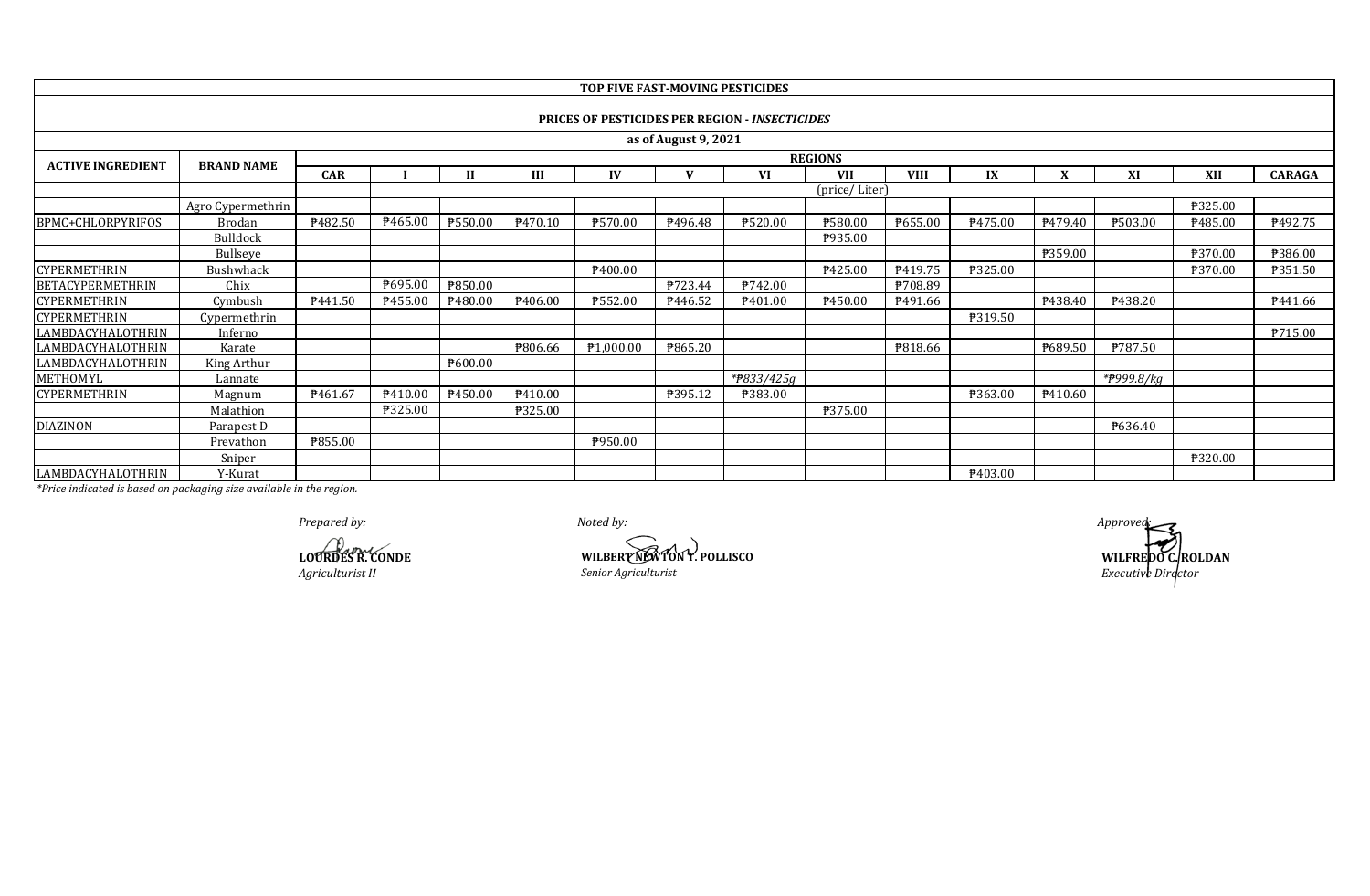|                                     |                   |                |                |              |           |           |                      | <b>PRICES OF PESTICIDES PER REGION - HERBICIDES</b> |               |             |             |         |         |               |               |
|-------------------------------------|-------------------|----------------|----------------|--------------|-----------|-----------|----------------------|-----------------------------------------------------|---------------|-------------|-------------|---------|---------|---------------|---------------|
|                                     |                   |                |                |              |           |           | as of August 9, 2021 |                                                     |               |             |             |         |         |               |               |
| <b>ACTIVE INGREDIENT</b>            | <b>BRAND NAME</b> | <b>REGIONS</b> |                |              |           |           |                      |                                                     |               |             |             |         |         |               |               |
|                                     |                   | <b>CAR</b>     |                | $\mathbf{I}$ | III       | IV        | $\mathbf{V}$         | <b>VI</b>                                           | <b>VII</b>    | <b>VIII</b> | IX          | X       | XI      | XII           | <b>CARAGA</b> |
|                                     |                   |                |                |              |           |           |                      |                                                     | (price/Liter) |             |             |         |         |               |               |
| 2,4-D IBE                           | 2-4D Ester        |                | ₱310.00        |              |           | ₱370.00   | P352.43              |                                                     | ₱351.50       | ₱398.75     |             |         | ₱312.17 |               | ₱280.00       |
|                                     | 24D               |                |                |              |           |           |                      |                                                     | P355.00       |             |             |         |         |               |               |
| <b>BUTACHLOR+PROPANIL</b>           | Advance           |                |                |              |           |           |                      | ₱627.00                                             |               |             |             |         | P619.25 |               |               |
|                                     | Agro Bonds        |                |                |              |           |           |                      |                                                     |               |             |             |         |         |               |               |
|                                     | Clear-out         | P347.72        | ₱360.00        | ₱380.00      |           |           |                      |                                                     |               |             |             |         | ₱335.17 | $*P1,000/gal$ |               |
| <b>GLYPHOSATE IPA</b>               | Ground Plus       |                |                |              |           |           |                      |                                                     |               |             | *#933/gal   | P296.00 | ₱292.67 | *#980/gal     |               |
|                                     | Grader            |                |                |              |           |           |                      |                                                     |               |             |             |         |         | * $f1050/gal$ |               |
| 2,4-D AMINE                         | Hedonal           |                |                |              |           |           | P414.87              |                                                     |               |             |             |         |         |               |               |
| <b>BUTACHLOR+PROPANIL</b>           | Hero              |                |                |              |           |           |                      |                                                     |               | ₱632.33     |             |         |         |               |               |
|                                     | Machete           | P603.12        | ₱620.00        | P650.00      | ₱557.50   | ₱750.00   | ₱661.78              |                                                     | ₱522.50       | ₱673.00     |             |         |         |               | P663.12       |
| <b>GLYPHOSATE IPA</b>               | Mower             |                |                |              |           |           |                      | P415.00                                             | ₱490.00       |             |             |         |         |               |               |
| <b>BISPYRIBAC SODIUM</b>            | Nominee           |                |                |              |           | ₱1,650.00 |                      |                                                     |               |             |             |         |         |               |               |
| PYRIBENZOXIM                        | Pyanchor          |                |                |              | ₱1,240.00 |           |                      | *#870/500ml                                         |               |             |             |         |         |               |               |
| PYRIBENZOXIM+CYHALOF Pyanchor Ultra |                   |                |                |              |           |           | <b>₱1,445.75</b>     |                                                     |               | P1,461.22   |             |         |         |               |               |
|                                     | Roque             |                |                |              |           |           |                      |                                                     |               | P651.25     |             | ₱583.00 |         |               | P595.00       |
| <b>GLYPHOSATE IPA</b>               | Round up          | P411.41        | P416.66        |              | ₱450.00   | P420.00   |                      |                                                     |               |             | *P1,425/gal | P409.20 | P430.17 | $*P1,390/gal$ | ₱476.75       |
|                                     | Save Time         | P340.00        | <b>P345.00</b> | ₱350.00      |           |           |                      |                                                     |               |             |             |         |         |               |               |
|                                     | Sharp Shooter     |                |                |              | ₱430.00   |           |                      |                                                     |               |             | ₱380.00     |         |         |               | ₱376.00       |
| <b>PRETILACHLOR</b>                 | Sofit 300 EC      |                |                |              | P912.50   | ₱980.00   | P956.80              | P938.00                                             | P980.00       |             |             |         |         |               |               |
| <b>GLYPHOSATE IPA</b>               | Spitfire          | P345.00        |                | ₱350.00      |           |           |                      |                                                     |               |             |             |         |         |               |               |
|                                     | Square Off 480 SL |                |                |              |           |           |                      |                                                     |               |             |             |         |         | ₱980.00       |               |
| <b>GLYPHOSATE IPA</b>               | Todo Max          |                |                |              |           |           |                      |                                                     |               |             | *#868/gal   | ₱295.00 |         |               |               |

*Prepared by: Noted by: Approved:*

*Agriculturist II Senior Agriculturist Executive Director* **LOURDES R. CONDE**<br>Agriculturist II *Senior Agriculturist* 

**WILFREDO C. ROLDAN**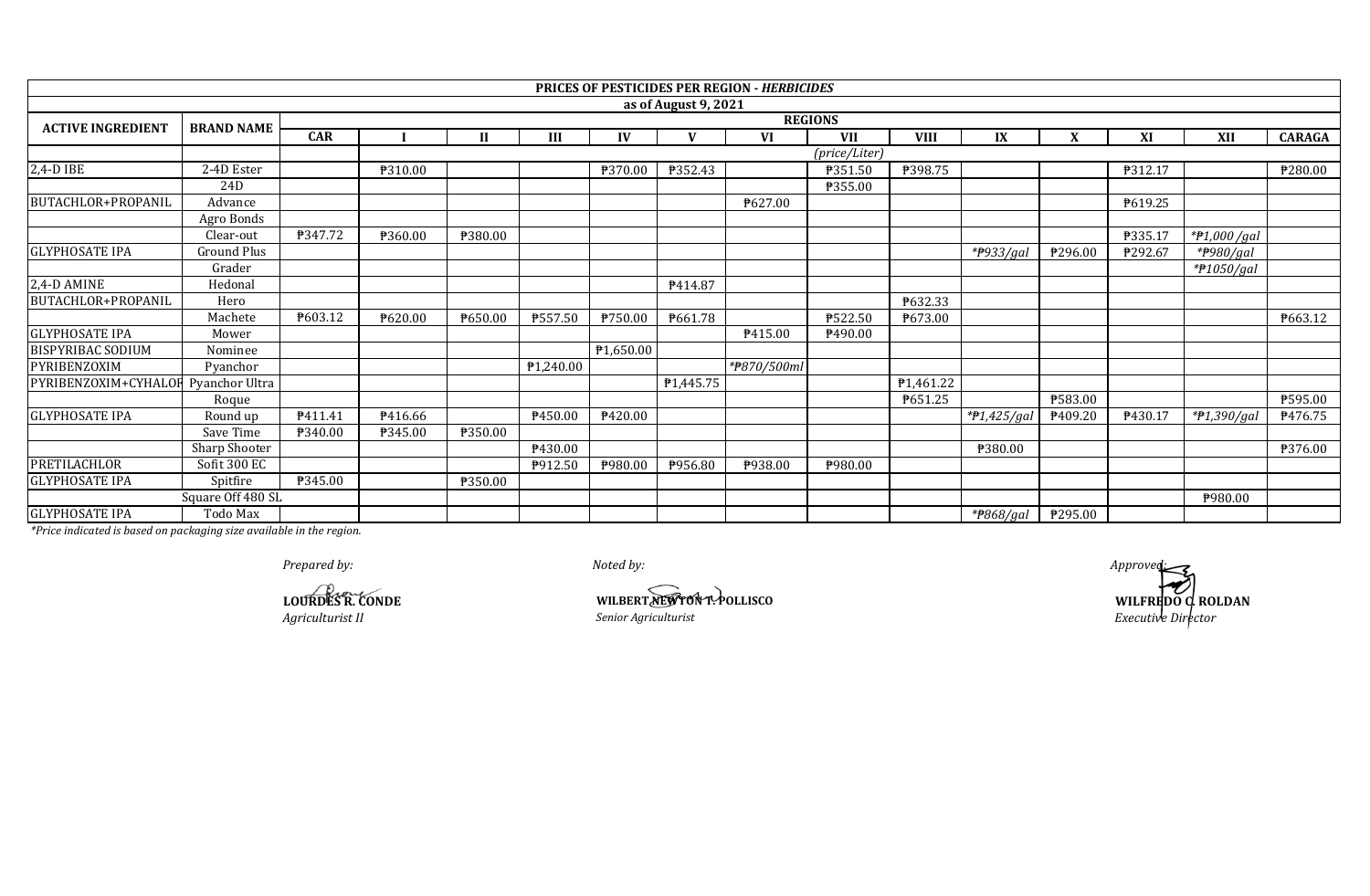|                             |                   |             |             |                         |         |           | <b>PRICES OF PESTICIDE PER REGION - FUNGICIDES</b> |                |                             |             |                          |                |                       |             |               |
|-----------------------------|-------------------|-------------|-------------|-------------------------|---------|-----------|----------------------------------------------------|----------------|-----------------------------|-------------|--------------------------|----------------|-----------------------|-------------|---------------|
|                             |                   |             |             |                         |         |           | as of August 9, 2021                               |                |                             |             |                          |                |                       |             |               |
| <b>ACTIVE INGREDIENT</b>    | <b>BRAND NAME</b> |             |             |                         |         |           |                                                    | <b>REGIONS</b> |                             |             |                          |                |                       |             |               |
|                             |                   | <b>CAR</b>  |             | $\mathbf{I}$            | III     | IV        | V                                                  | VI             | <b>VII</b>                  | <b>VIII</b> | IX                       | X              | XI                    | <b>XII</b>  | <b>CARAGA</b> |
|                             |                   |             |             |                         |         |           |                                                    |                | $(\text{price}/\text{kg.})$ |             |                          |                |                       |             |               |
|                             | Antracole         |             |             |                         |         |           |                                                    | ₱750.00        |                             |             |                          | P495.00        |                       | ₱630.00     | P666.50       |
| THIOPHANATE METHYL          | Armor             |             |             |                         |         |           |                                                    |                | $*$ P210/pack               |             |                          |                |                       |             |               |
| DIFENOCONAZOLE+PROPI0Armure |                   | *#710/250ml | 620/250ml   | *P780/250ml *P676/250ml |         |           | *P669.93/250 ml                                    |                |                             |             | *#746/250ml *#625/250 ml |                |                       |             |               |
| <b>BENOMYL</b>              | Benomax           |             |             | *#180/100g              |         |           |                                                    |                |                             |             |                          |                |                       |             |               |
| CHLOROTHALONIL              | Daconil           |             |             |                         |         |           |                                                    |                |                             |             |                          |                | P <sub>1.007.00</sub> | *#895/L     |               |
| <b>MANCOZEB</b>             | Dithane           | P638.47     |             | ₱650.00                 | ₱550.00 | ₱650.00   | ₱588.72                                            | *P253/250g     | $*$ P265/pack               |             | P485.00                  | ₱555.25        | ₱560.83               | ₱560.00     | P532.75       |
| THIOPHANATE METHYL          | Fungitox          |             |             |                         |         |           |                                                    |                |                             |             |                          |                | ₱378.50               |             | ₱565.75       |
| <b>BENOMYL/ MANCOZEB</b>    | Fungufree         |             |             |                         | P450.00 |           | ₱394.00                                            |                |                             |             |                          |                |                       |             |               |
| <b>COPPER HYDROXIDE</b>     | Funguran          |             | ₱650.00     | P695.00                 |         |           | ₱709.00                                            |                |                             | ₱675.00     |                          | ₱662.50        |                       |             |               |
| <b>COPPER HYDROXIDE</b>     | Funguran OH       | P719.60     |             |                         | P655.00 | ₱970.00   |                                                    | ₱672.00        |                             |             |                          |                |                       |             |               |
| MANCOZEB                    | Ganazeb           |             |             |                         |         |           |                                                    |                |                             |             |                          |                |                       |             | P498.00       |
|                             | Hinosan           |             |             |                         |         |           |                                                    |                |                             |             |                          |                |                       |             |               |
| <b>COPPER HYDROXIDE</b>     | Kocide            |             |             | P1,050.00               |         | P1,150.00 |                                                    |                | $*$ <sup>277.5</sup> /pack  | P970.00     | P965.00                  | <b>\945.00</b> |                       |             | P1,011.12     |
|                             | Kumulus           |             |             |                         |         |           |                                                    |                |                             |             |                          |                |                       |             |               |
|                             | Manager           | P616.50     |             |                         |         |           |                                                    | P500.00        |                             |             |                          |                |                       |             |               |
| MANCOZEB                    | Mancozeb          |             |             |                         | ₱390.00 |           |                                                    |                |                             |             | P384.00                  |                |                       |             |               |
| <b>MANCOZEB</b>             | Manzate           |             |             |                         |         |           | ₱473.88                                            |                | ₱500.00                     |             | P398.00                  | ₱452.00        | ₱455.75               |             |               |
| DIFENOCONAZOLE              | Montana           |             | *P950/500ml |                         |         |           |                                                    |                |                             |             |                          |                |                       |             |               |
| TEBUCONAZOLE+TRIFLOX        | Nativo            |             |             |                         |         |           |                                                    |                |                             | ₱700.00     |                          |                |                       |             |               |
| <b>CUPROUS OXIDE</b>        | Nordox            |             |             |                         |         | P1,550.00 |                                                    |                | $*$ P70/pack                | ₱1.850.00   |                          |                |                       |             |               |
| MANCOZEB                    | Redeem            |             |             |                         |         |           |                                                    |                |                             |             |                          |                |                       |             |               |
| <b>DIFENOCONAZOLE</b>       | Score             |             |             |                         |         |           |                                                    |                |                             |             |                          |                |                       | *#660/250ml |               |
|                             | Tango             |             |             |                         |         | P1,750.00 |                                                    |                |                             |             |                          |                |                       |             |               |
| THIOPHANATE METHYL          | Topsin            |             |             |                         |         |           |                                                    | ₱300.00        |                             |             |                          |                | ₱898.20               |             |               |
| MANCOZEB                    | Torogi Blue       | P607.16     |             |                         |         |           |                                                    |                |                             |             |                          |                |                       |             |               |
| MANCOZEB                    | Wallop            |             |             |                         |         |           |                                                    |                |                             |             |                          |                |                       | ₱380.00     |               |

*Agriculturist II Benior Agriculturist Executive Director*<sup>*Senior Agriculturist*</sup>

*Prepared by:*<br> *Approved:*<br> **A**<br> **CONDES R. CONDE**<br> **CONDES R. CONDE**<br> **CONDES R. CONDE LOURDES R. CONDE WILBERT NEWTON T. POLLISCO**

**WILFREDO C. ROLDAN**<br>*Executive Director*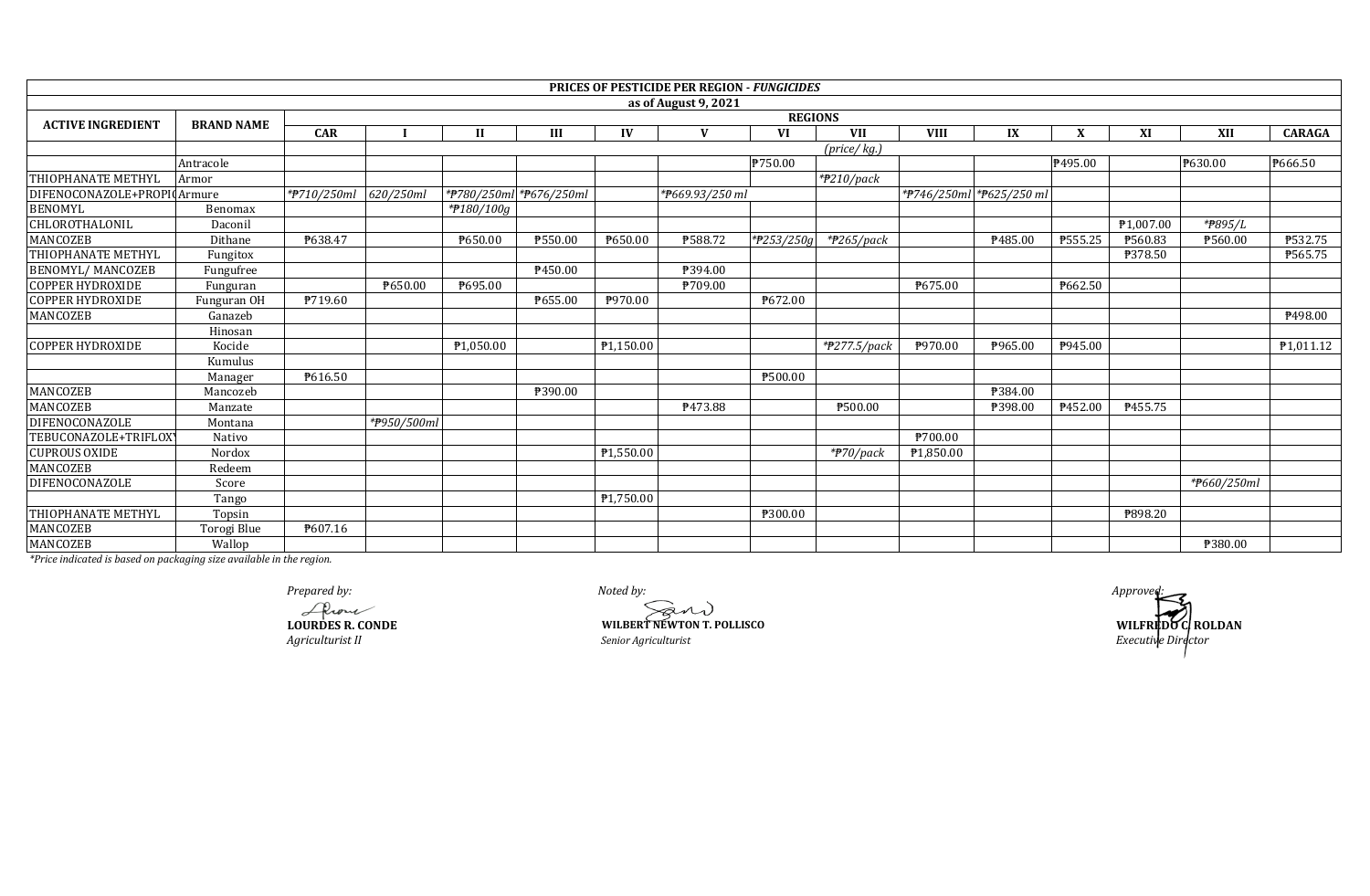|                                                                        |                   |               |          |                                     |                |             | PRICES OF PESTICIDE PER REGION - MOLLUSCICIDES |             |                      |                          |              |              |             |                     |                            |
|------------------------------------------------------------------------|-------------------|---------------|----------|-------------------------------------|----------------|-------------|------------------------------------------------|-------------|----------------------|--------------------------|--------------|--------------|-------------|---------------------|----------------------------|
|                                                                        |                   |               |          |                                     |                |             | as of August 9, 2021                           |             |                      |                          |              |              |             |                     |                            |
| <b>ACTIVE INGREDIENTS</b>                                              | <b>BRAND NAME</b> |               |          |                                     |                |             |                                                |             | <b>REGIONS</b>       |                          |              |              |             |                     |                            |
|                                                                        |                   | <b>CAR</b>    |          | $\mathbf{H}$                        | Ш              | IV          | V                                              | <b>VI</b>   | <b>VII</b>           | <b>VIII</b>              | IX           | X            | XI          | XII                 | <b>CARAGA</b>              |
|                                                                        |                   |               |          |                                     |                |             |                                                |             | (price/kg.)          |                          |              |              |             |                     |                            |
| NICLOSAMIDE & NICLOSAMIDE<br><b>ETHANOLAMINE SALT</b>                  | Bayluscide        |               | *#85/35g | $*P1,240/L$                         | $*P1,081/L$    | *#1,230/L   | $*P1,100.45/L$                                 |             |                      |                          | *#1,058.33/L | $*P1,105/L$  | *#1031.20/L | *#550.00/L          | *#1,136.25/L               |
| METALDEHYDE                                                            | Bayonet           | P286.44       |          |                                     | ₱290.00        | ₱300.00     | P290.43                                        | P271.00     | *P190/500g           | ₱299.58                  | ₱257.50      | P294.33      |             | P280.00             |                            |
|                                                                        | Cimarron          |               |          |                                     |                |             |                                                | P908.00     |                      | *P100/35g *P874.16/350g  |              |              |             |                     |                            |
|                                                                        | Deadbol           |               |          |                                     |                |             |                                                |             |                      |                          |              |              |             |                     |                            |
| NICLOSAMIDE & NICLOSAMIDE<br>ETHANOLAMINE SALT                         | Hit               | * $788.5/35q$ | *#95/35g | ₱880.00                             | <b>P800.00</b> | *P900/350g  | *P894.1/350g                                   |             |                      |                          |              |              |             |                     |                            |
| NICLOSAMIDE ETHANOLAMINE<br><b>SALT</b>                                | Laser             |               |          | ₱850.00                             |                |             |                                                |             |                      |                          |              |              |             |                     |                            |
| NICLOSAMIDE ETHANOLAMINE<br><b>SALT</b>                                | Maskada           |               |          |                                     |                |             |                                                |             |                      |                          |              |              |             |                     | P941.50                    |
|                                                                        | Maso              |               |          |                                     |                |             |                                                |             |                      |                          |              |              |             |                     |                            |
| METALDEHYDE, NICLOSAMIDE, &<br>NICLOSAMIDE ETHANOLAMINE<br><b>SALT</b> | Moluxide          |               |          |                                     |                |             |                                                |             |                      |                          |              |              | ₱861.67     |                     |                            |
| NICLOSAMIDE ETHANOLAMINE<br><b>SALT</b>                                | Niclomax          |               |          |                                     |                | *#830/L     | *P847.67/350g                                  |             |                      |                          |              |              |             |                     |                            |
|                                                                        | Niclos M          |               |          |                                     |                |             |                                                |             | $*$ 115/35g          |                          |              |              |             |                     |                            |
|                                                                        | Padan             |               |          |                                     |                |             |                                                |             |                      |                          |              |              | $*P1,115/L$ |                     |                            |
| NICLOSAMIDE & NICLOSAMIDE<br><b>ETHANOLAMINE SALT</b>                  | Parakuhol         |               |          |                                     |                |             |                                                |             |                      |                          | *#725/350g   | *P951.0/L    | *#711/L     | $*$ <b>P</b> 70/35g | $*$ <sup>2</sup> 712.5/box |
| NICLOSAMIDE ETHANOLAMINE<br><b>SALT</b>                                | Primalex          |               |          |                                     |                |             |                                                |             |                      | P843.33                  |              |              |             |                     | *#890/350g                 |
| NICLOSAMIDE ETHANOLAMINE<br><b>SALT</b>                                | Shatter           |               |          |                                     |                |             |                                                |             |                      | *#120/35g *#1,014.55/box |              |              |             |                     |                            |
|                                                                        | Snailmate         |               |          |                                     |                | *P850/350 g |                                                |             |                      |                          |              |              |             |                     |                            |
| METALDEHYDE, NICLOSAMIDE, &<br>NICLOSAMIDE ETHANOLAMINE<br><b>SALT</b> | Snailkill         | P240.00       | P245.00  |                                     | ₱230.00        |             |                                                |             |                      |                          | P249.33      |              |             |                     |                            |
| NICLOSAMIDE ETHANOLAMINE<br><b>SALT</b>                                | Surekill          |               |          | *P103/35g *P107.5/35g *P1,020/box** |                |             | $*P1,053.6/350g$                               | *#968/box** | $*$ <b>P</b> 120/35g | $*P1,152.5/box$          |              | *#1067.5/box | P974.60     |                     | *P950/350g *P1,071.6/box   |
| NICLOSAMIDE ETHANOLAMINE<br><b>SALT</b>                                | Tagluscide        |               |          |                                     |                |             |                                                |             |                      |                          |              |              |             |                     |                            |
| METALDEHYDE                                                            | Thump             |               |          |                                     | P250.00        |             |                                                | ₹225.00     |                      |                          |              | ₱259.00      |             | ₱285.00             |                            |

The indicated is based on packaging size available in the region.<br>\*\*10 sachets/box of 35g

Prepared by:

LOURDES R. CONDE Agriculturist II

Noted by: WILBERT NEWTON T. POLLISCO Senior Agriculturist